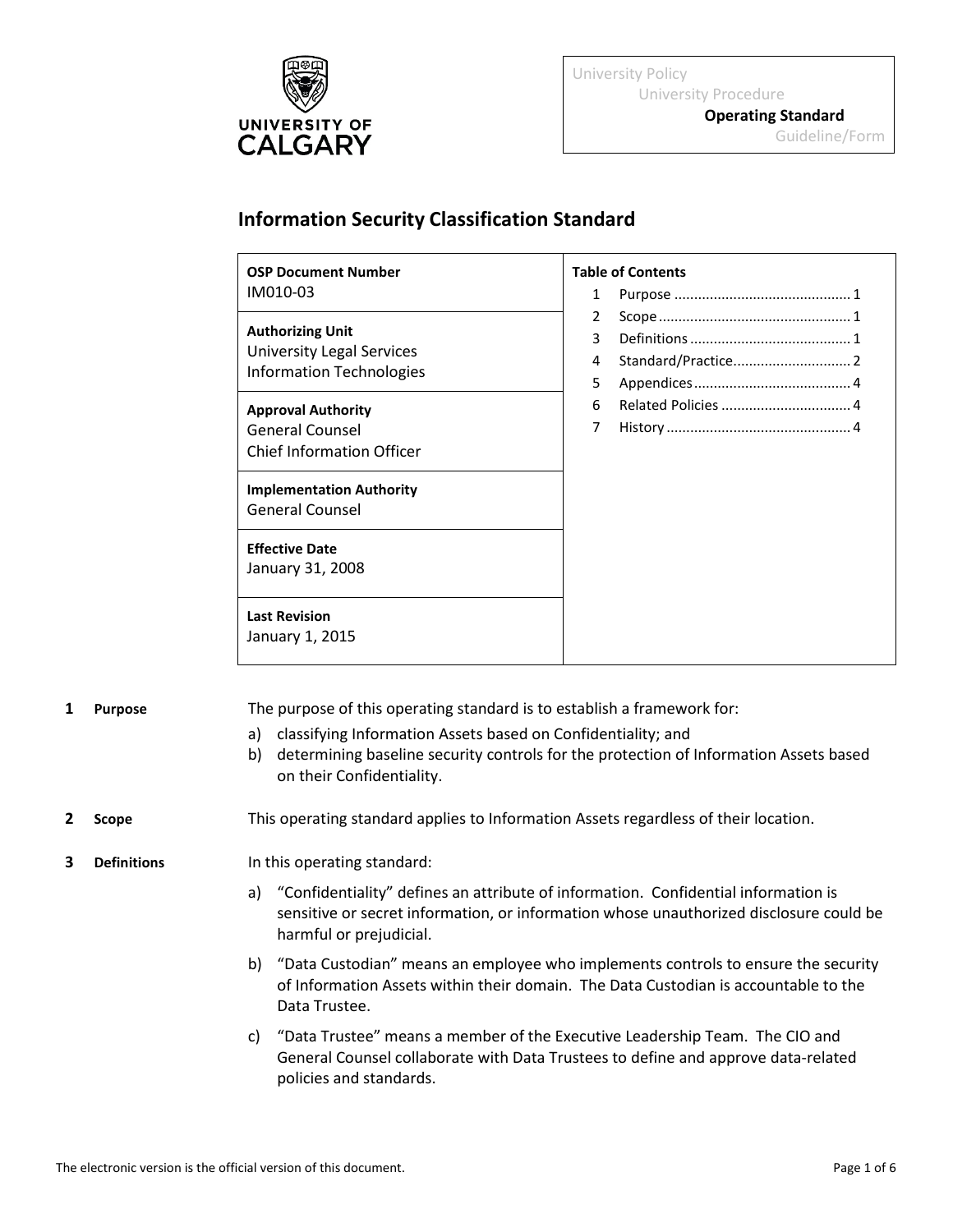- d) "Information Assets" means Business Information Assets, Health Information Assets and Scholarly Information Assets as defined in the Information Asset Identification and Classification Policy
- e) "University" means the University of Calgary.

#### <span id="page-1-0"></span>**4 Standard/Practice Security Classification**

**4.1** Data Custodians will classify Information Assets with respect to their Confidentiality using one of the following four categories:

| <b>Classification</b>           | <b>Definition</b>                                                                                                                                                                                                                                      | <b>Examples</b>                                                                                                                                                                                                                                                                                                                                                                    |
|---------------------------------|--------------------------------------------------------------------------------------------------------------------------------------------------------------------------------------------------------------------------------------------------------|------------------------------------------------------------------------------------------------------------------------------------------------------------------------------------------------------------------------------------------------------------------------------------------------------------------------------------------------------------------------------------|
| Level 1: Public                 | Information deemed to be public<br>by legislation and/or under<br>University policy<br>Information in the public domain                                                                                                                                | names of employees and<br>- business contact information<br>- job profile<br>- salary range<br>- discretional benefits<br>- relevant education<br>names of registered students and<br>- dates of registration<br>- program of registration<br>- degree awarded<br>- convocation date<br>annual reports<br>public announcements<br>• telephone directory<br>published research data |
| Level 2:<br><b>Internal Use</b> | Information not approved for<br>general circulation outside the<br>University<br>Information the disclosure or loss<br>of which would inconvenience<br>the University although it would<br>unlikely result in financial loss or<br>reputational damage | ■ internal memos sent to all members of<br>a department<br>" minutes of department meetings that<br>are circulated to all members of a<br>department<br>unpublished research data<br>anonymized or de-identified human<br>subject data<br>library transactions and journals                                                                                                        |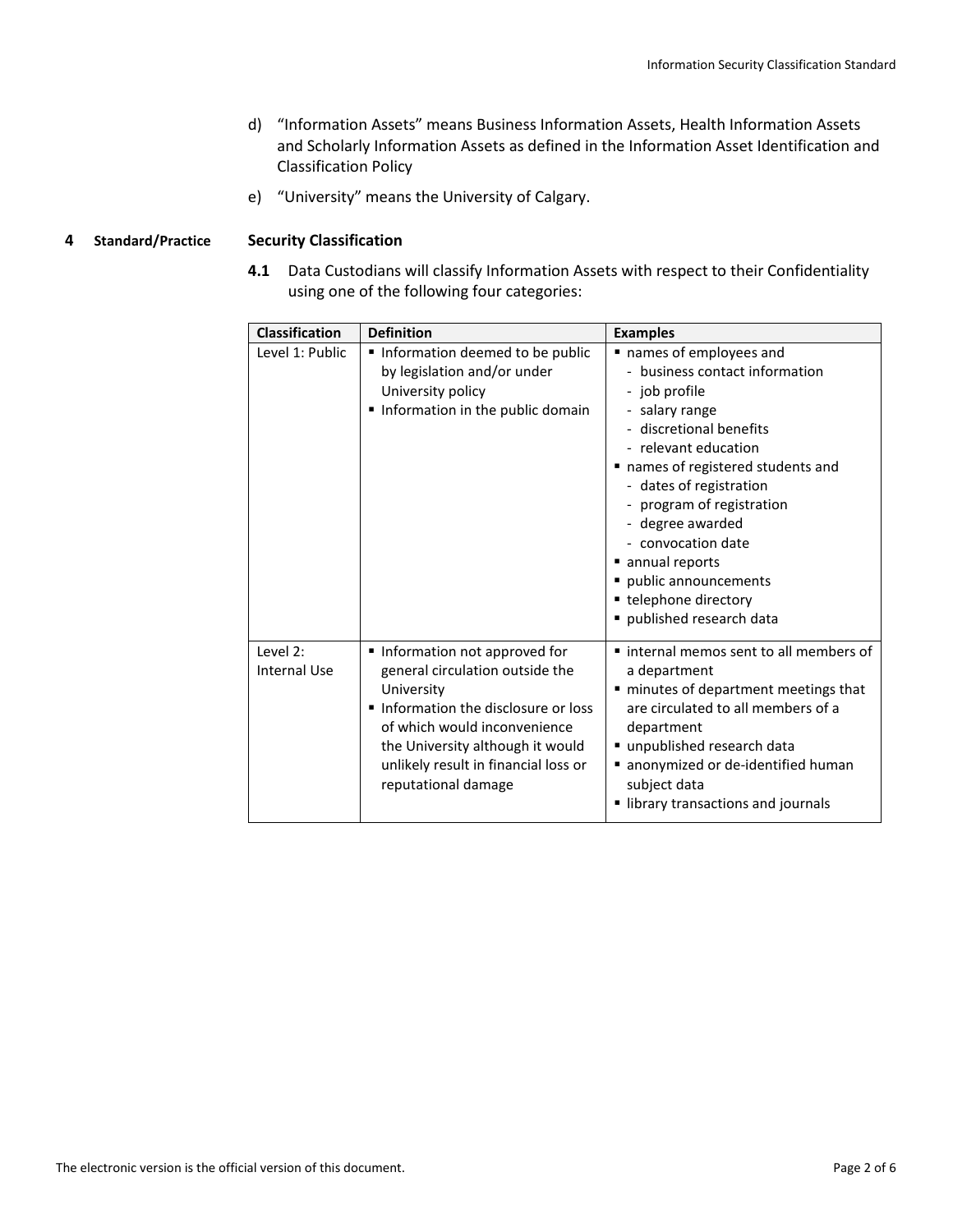| Level 3:<br>Confidential | Information that is available only<br>to authorized persons<br>Information the disclosure or loss<br>of which could seriously impede<br>the University's operations<br>Information the disclosure or loss<br>of which may:<br>- adversely affect the University's<br>operation; or<br>- cause reputational damage;<br>and<br>- obligate the University to<br>report to the government or<br>other regulating body and/or<br>provide notice to affected<br>individuals. | ■ faculty/staff employment applications,<br>personnel files, date of birth, health<br>information and personal contact<br>information<br>admission applications<br>student enrollment status<br>donor or prospective donor name and<br>contact information<br>" information commonly used to<br>establish identity such as a driver's<br>license or passport<br>$\blacksquare$ contracts<br>■ intellectual property<br>authentication verifiers including:<br>- passwords<br>- shared Secrets<br>- cryptographic private keys |
|--------------------------|------------------------------------------------------------------------------------------------------------------------------------------------------------------------------------------------------------------------------------------------------------------------------------------------------------------------------------------------------------------------------------------------------------------------------------------------------------------------|-------------------------------------------------------------------------------------------------------------------------------------------------------------------------------------------------------------------------------------------------------------------------------------------------------------------------------------------------------------------------------------------------------------------------------------------------------------------------------------------------------------------------------|
| Level 4:<br>Restricted   | Information that is:<br>- confidential; and<br>- subject to specific privacy and<br>security safeguards under law,<br>policy or contractual<br>agreement.<br>Information the loss or disclosure<br>of which could cause severe harm<br>to individuals or the University<br>Information the loss or disclosure<br>of which may obligate the<br>University to report to the<br>government or other regulating<br>body and/or provide notice to<br>affected individuals   | payment card information including:<br>- PAN<br>- cardholder name<br>- CVV2/CVC2/CID<br>• health information when it can be<br>linked to an identifiable individual<br>including:<br>- information about health status<br>- diagnostic, treatment or care<br>information<br>- payment for health care<br>■ identifiable human subject research<br>data<br>" information that is subject to special<br>government requirements in the<br>interests of national security                                                        |

- **4.2** For convenience, Data Custodians may assign a single classification to a collection of data that is common in purpose or function. When classifying a collection of data, the most restrictive classification of any of the individual data elements should be used. For example, if a data collection includes a student's name, degree program and credit card number, the data should be classified as Restricted even though the student's name and degree program is public information.
- **4.3** If there is any ambiguity with respect to Confidentiality, the information will be classified as Confidential until it can be definitively classified at a lower level.
- **4.4** Data Custodians will reevaluate the classification of Information Assets on a periodic basis to ensure the assigned classification is still appropriate.
- **4.5** If a Data Custodian determines that the classification of certain Information Assets has changed, an analysis of security controls will be performed to determine whether existing controls are consistent with the new classification.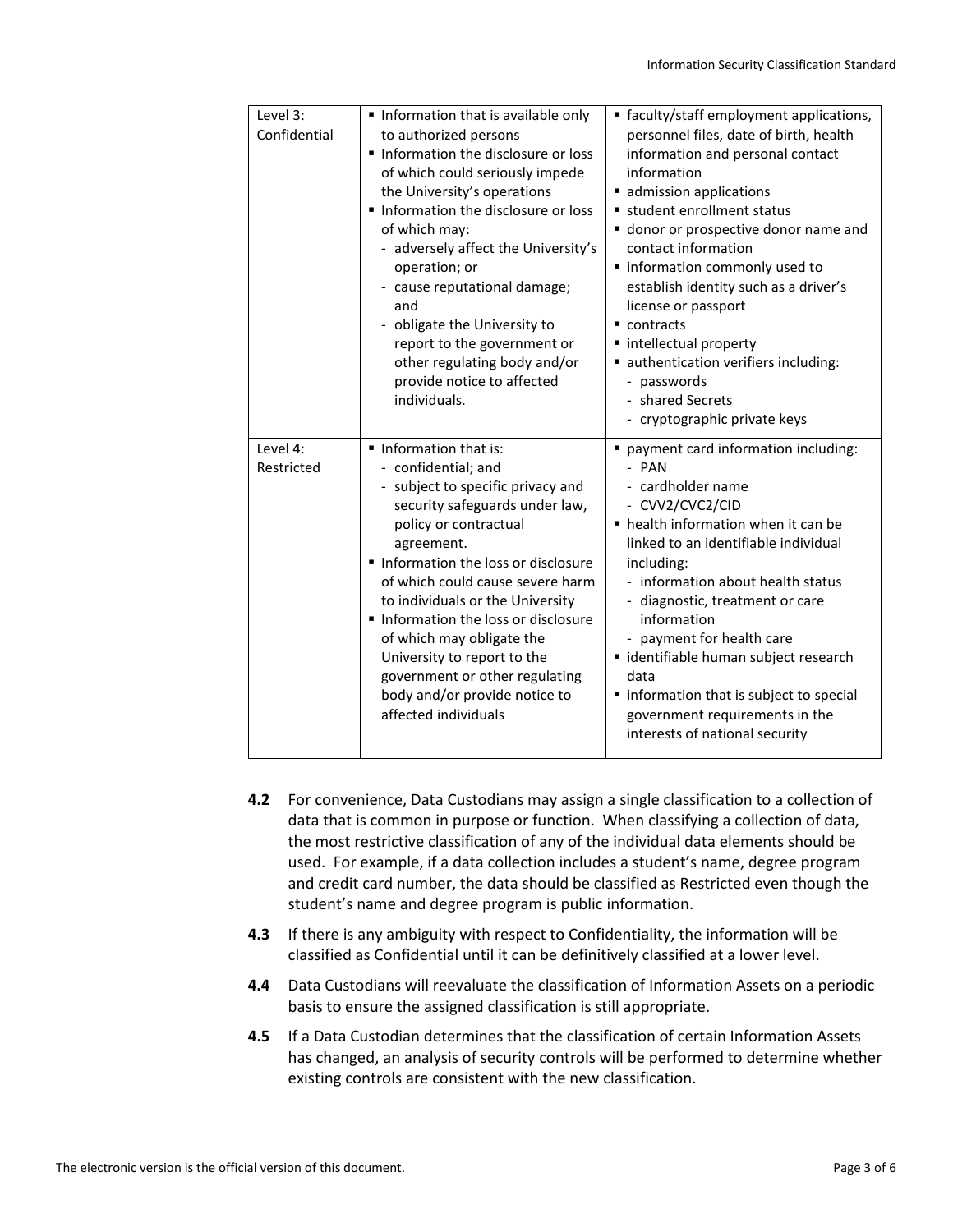**4.6** If gaps are found in existing security controls, the Data Custodian will work with relevant University departments to mitigate and/or correct the risk.

#### **Information Asset Protection Requirements**

- **4.7** Information Assets will be protected in accordance with the security classification.
- **4.8** Appendix A outlines the minimum protection requirements that are necessary at each security classification level.
- **4.9** Appendix A will be updated by the CIO as technology changes and new controls are introduced.
- <span id="page-3-0"></span>**5 Appendices** [Appendix A: Information Asset Access, Transmission and Storage Requirements](#page-4-0)

<span id="page-3-1"></span>**6 Related Policies** [Information Asset Management Policy](https://www.ucalgary.ca/legal-services/university-policies-procedures/information-asset-management-policy)

<span id="page-3-2"></span>

| <b>History</b> | January 31, 2008 | Approved and Effective.                                                                                         |
|----------------|------------------|-----------------------------------------------------------------------------------------------------------------|
|                | January 1, 2015  | Revised.                                                                                                        |
|                | June 26, 2015    | Editorial Revision. Approved by General Counsel                                                                 |
|                | July 30, 2015    | Editorial Revision. Approved by General Counsel on the<br>recommendation of Director, Information Technologies. |
|                | January 1, 2020  | Editorial Revision. Updated format and links.                                                                   |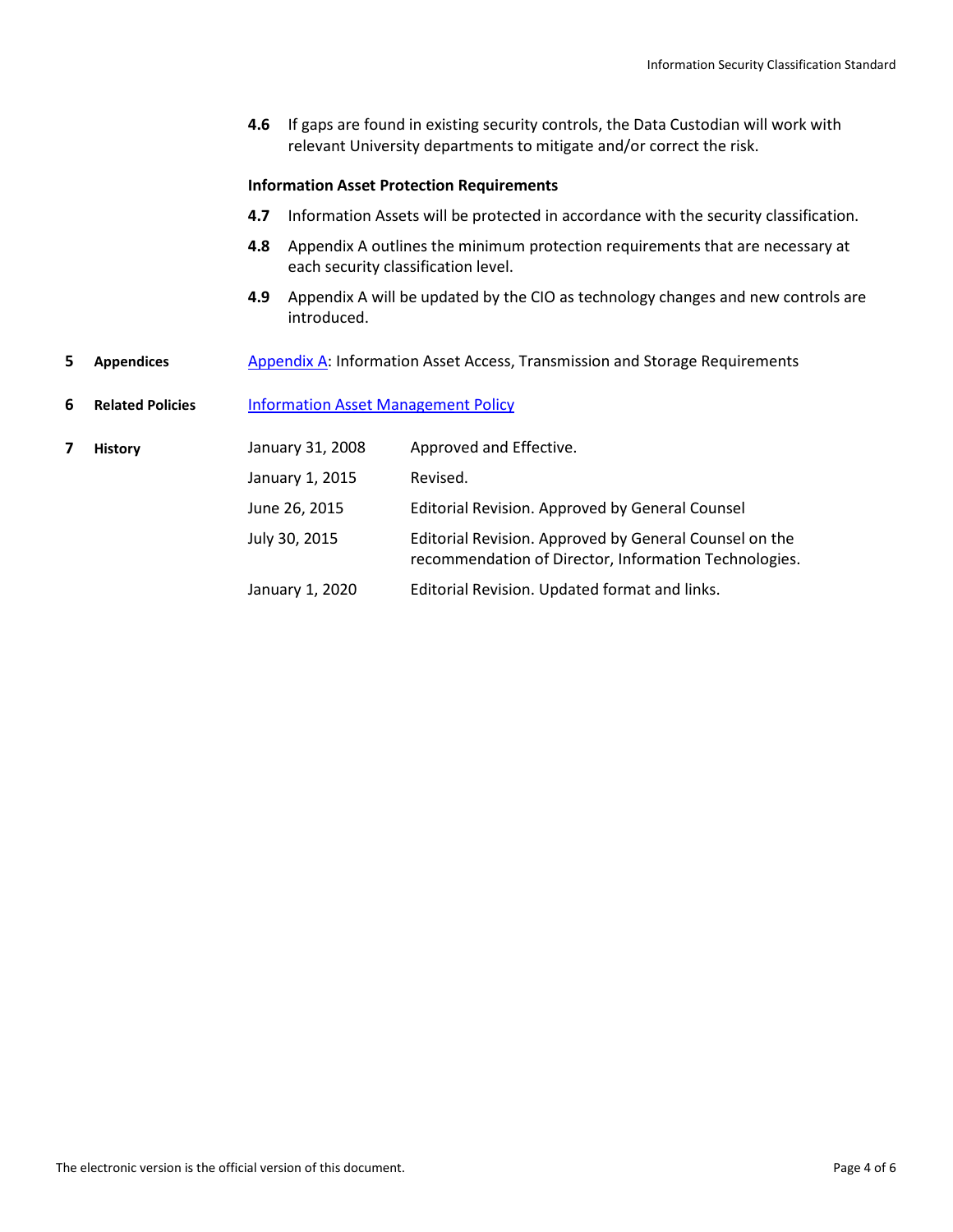# <span id="page-4-0"></span>**Appendix A: Information Asset Access, Transmission and Storage Requirements**

| Level          | <b>Labels</b>       | <b>Access</b>                                                                                                                                                                                                                                                                                                                                                                                                                                                                                                | <b>Transmission</b>                                                                                                                                                                                                         | <b>Storage</b>                                                                                                                                                                                                                                                                                                                                                                                                                                                                                                                                                                                                                                                                                                                                                                                                                                      |
|----------------|---------------------|--------------------------------------------------------------------------------------------------------------------------------------------------------------------------------------------------------------------------------------------------------------------------------------------------------------------------------------------------------------------------------------------------------------------------------------------------------------------------------------------------------------|-----------------------------------------------------------------------------------------------------------------------------------------------------------------------------------------------------------------------------|-----------------------------------------------------------------------------------------------------------------------------------------------------------------------------------------------------------------------------------------------------------------------------------------------------------------------------------------------------------------------------------------------------------------------------------------------------------------------------------------------------------------------------------------------------------------------------------------------------------------------------------------------------------------------------------------------------------------------------------------------------------------------------------------------------------------------------------------------------|
| $\mathbf{1}$   | Public              | <b>READ</b><br>no restrictions<br>WRITE/EDIT<br>Imited to Data Trustee or<br>delegate<br><b>ACCESS CONTROLS</b><br>• none required                                                                                                                                                                                                                                                                                                                                                                           | no special safeguards required                                                                                                                                                                                              | no special safeguards required                                                                                                                                                                                                                                                                                                                                                                                                                                                                                                                                                                                                                                                                                                                                                                                                                      |
| $\overline{2}$ | <b>Internal Use</b> | <b>READ</b><br>Imited to employees and<br>other authorized users<br>who have a work-related<br>need to access the<br>information<br>access privileges<br>determined by the Data<br>Trustee; and can be based<br>on position or on role<br>definition<br>WRITE/EDIT<br>Imited to Data Trustee or<br>delegate<br><b>ACCESS CONTROLS</b><br>access information<br>through the local network<br>or VPN<br>password authentication<br>required<br>■ two-factor authentication<br>recommended for remote<br>access | ■ Encryption (or similar<br>mechanism):<br>- recommended when<br>transmitting information via<br>public networks (e.g.<br>Internet)<br>encryption (or similar<br>mechanism) optional when<br>transmitting via local network | <b>ELECTRONIC</b><br>· information must be stored within<br>a controlled access system<br>■ the server must be on a network<br>that is not visible to public<br>networks<br>· information may be stored on a<br>server that is:<br>- managed and monitored<br>internally; OR<br>- managed by a third party when<br>the storage arrangement is<br>approved by IT, University Legal<br>Services, and the Trustee AND<br>when a contract with the third<br>party is in place<br>■ Encryption (or similar mechanism):<br>- optional when information is<br>stored within the University data<br>centre<br>- recommended when<br>information is stored outside the<br>University data centre<br><b>PAPER</b><br>store records in a locked file<br>cabinet<br>access to the cabinet restricted to<br>those authorized by the Data<br>Trustee or designate |